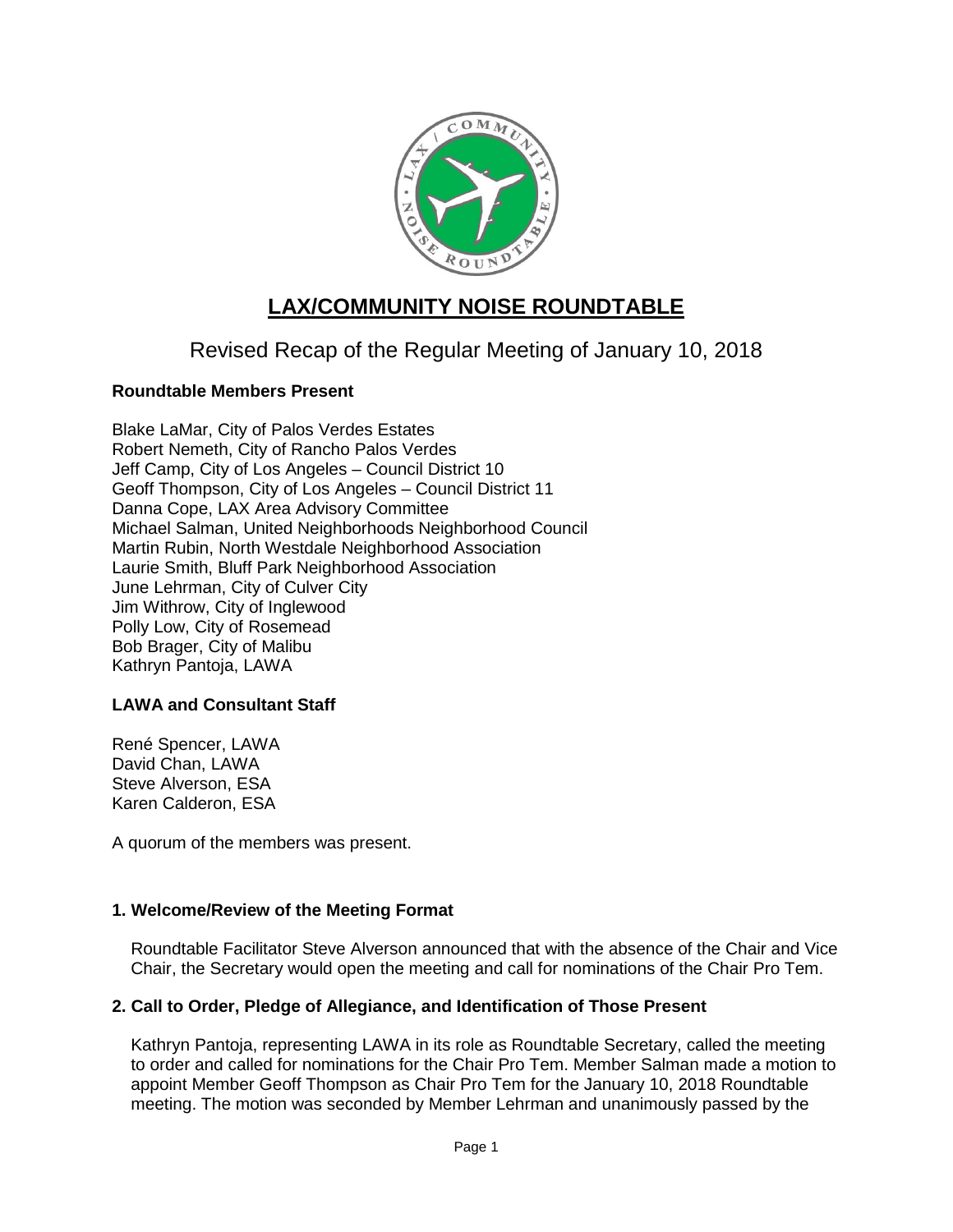Roundtable. Chair Pro Tem Thompson gave a quick summary of the Roundtable's role and responsibilities, its membership as well as LAWA's and the FAA's role in addressing aircraft noise issues.

# **3. Comments from the Public**

Six residents from Culver City and West Adams expressed concerns about aircraft noise over their respective communities, specifically regarding minimum altitudes and aircraft speed on north arrival procedures, submission of noise comments through third party apps, and other noise issues.

Chair Pro Tem Thompson read a public comment on behalf of Ms. Jacqueline Hamilton from Karen Bass' office commenting on the modest improvement in aircraft altitudes for the month of September and expressed support for the work the Roundtable does.

# **4. Report from Ad Hoc Committee Meeting**

Chair Pro Tem Thompson briefed members on the points discussed at the Ad Hoc Committee meeting held on December 4, 2017 in Congresswoman Bass' office. Points of discussion included:

- Data trends for the DAHJR and GADDO waypoints indicate a modest increase in aircraft altitudes in October and November 2017, but a decrease in aircraft altitudes in December 2017;
- A request for new data analysis at the BAYST, JUUSE, and JETSA waypoints;
- Actions taken since the last regular Roundtable meeting;
- The FAA's response to multiple Roundtable letters wherein FAA states it cannot comment on questions about procedures open for public comment due to its current litigation with Culver City;
- The FAA's recent publication of the SADDE EIGHT procedure demonstrates that this procedure is not related to the Culver City lawsuit and contradicts the FAA's stated reason for not being able to discuss it with the Roundtable; and
- The FAA reached a tentative settlement with Newport Beach announced January 9, 2018. The City of Newport Beach indicated it established a new positive working relationship with the FAA; meanwhile, the FAA maintains that it is still unable to work with the LAX Roundtable due to the Culver City lawsuit.

The Roundtable discussed the possibility of local jurisdictions and city attorneys bringing legal action against the FAA.

Mr. Alverson reminded Roundtable members that the FAA has participated at Roundtable meetings in the past and that the FAA is the agency that this group needs to work with to address noise issues, and added he just wanted to make sure that the Roundtable is not painting the FAA in too bad of a light. Roundtable members noted that they are trying to work with the FAA, but the FAA is refusing to work with the Roundtable.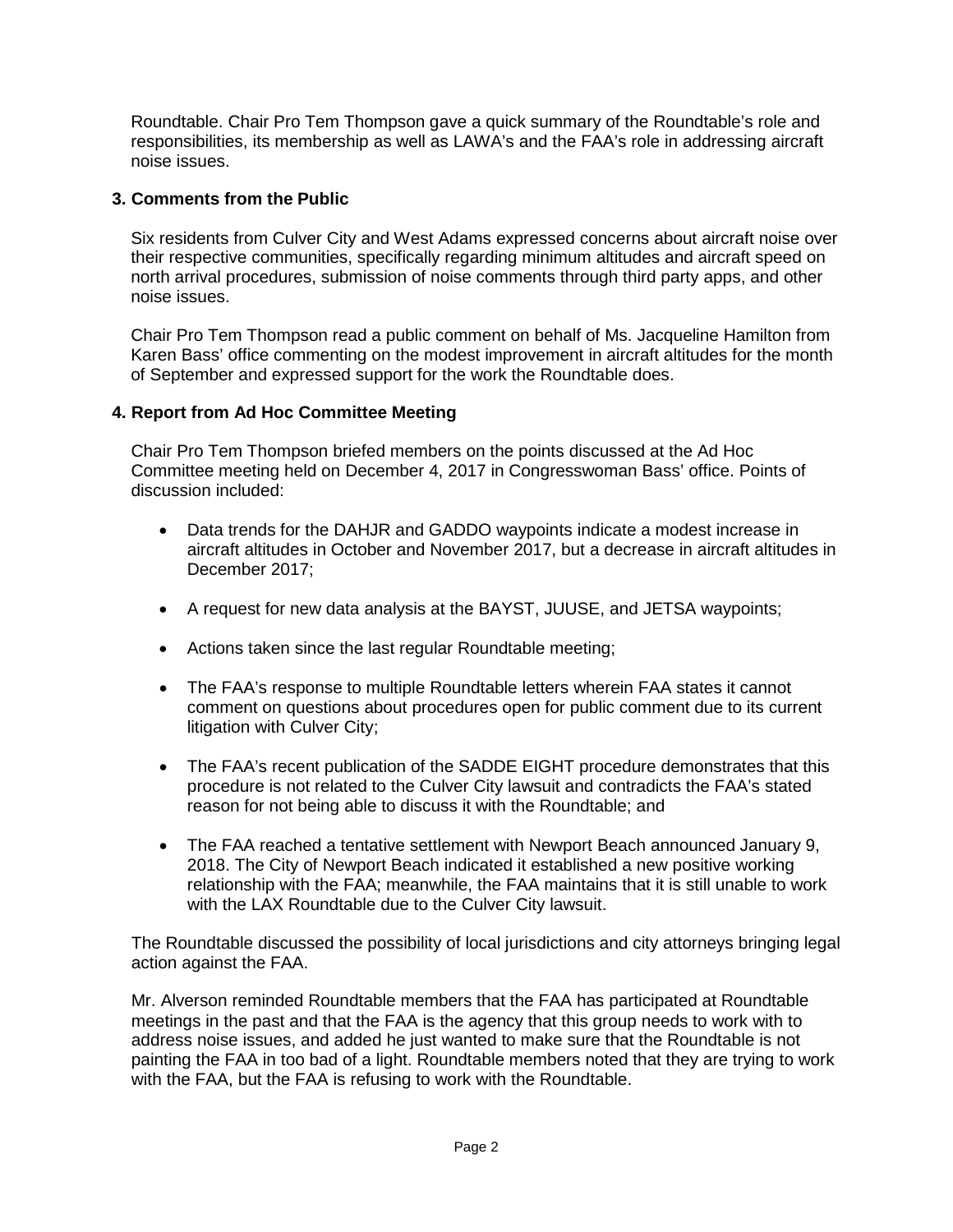Mr. Alverson also noted Terry Boyle, FAA Tower representative, cannot attend tonight's meeting and possibly future Roundtable meetings as the FAA is currently reevaluating its participation at Roundtables nationwide.

Member Salman made a motion authorizing the Roundtable Chair to write a letter as promptly as possible to Acting FAA Administrator Dan Elwell, FAA Regional Administrator Dennis Roberts, and copy congressional delegates and major municipal representatives, to elicit the FAA's response on the following points:

- The Roundtable has tried to engage the FAA through multiple letters and has received the same response stating that the FAA cannot comment on questions about procedures open for public comment because of its current litigation with Culver City.
- Discussions regarding the minimum altitude level issues at the DAHJR waypoint and five other procedures are not subjects of the FAA's lawsuit with Culver City, which the Roundtable believes has been demonstrated by the FAA's publication of the SADDE EIGHT procedure.
- While the FAA has declined to answer the Roundtable's questions, the opposite has occurred in Newport Beach, which used a more adversarial approach engaging the FAA through litigation.

The motion was seconded by Member Lehrman and unanimously passed by the Roundtable.

# **5. Review/Approve Roundtable Work Program**

The Roundtable approved the updated Work Program document that included revisions to multiple items and the following key changes:

- Closed Work Program Item A.8 regarding arrivals outside regular approach paths (Short Turns)
- Added Work Program Item A.14 regarding aircraft not adhering to the 6,000 feet minimum altitudes at DAHJR and GADDO waypoints under the north downwind arrival procedures (HULLL, IRNMN, and RYDRR) with a level 10 priority.
- Added Work Program Item A.15 regarding aircraft noise affecting 360 at South Bay Community with a level 7 priority.

# **6. Work Program A13 – Analysis of Aircraft Flying over Long Beach – LAWA Staff**

David Chan presented LAWA's analysis of LAX departure and arrival operations over Long Beach and changes in those operations since the implementation of the Southern California Metroplex project. He noted that after Metroplex implementation, the departure path of vectored aircraft shifted northwest in Long Beach and there was a decrease in aircraft vectoring, resulting in an overall decrease in Long Beach overflights. The aircraft altitudes remained unchanged for 2016 and 2017. Long Beach overflights by LAX arrivals have been sporadic averaging one overflight every two days.

Chair Pro Tem Thompson requested that the analysis be revised to include annual data for 2011 and 2012 and be considered for inclusion at a future Roundtable meeting.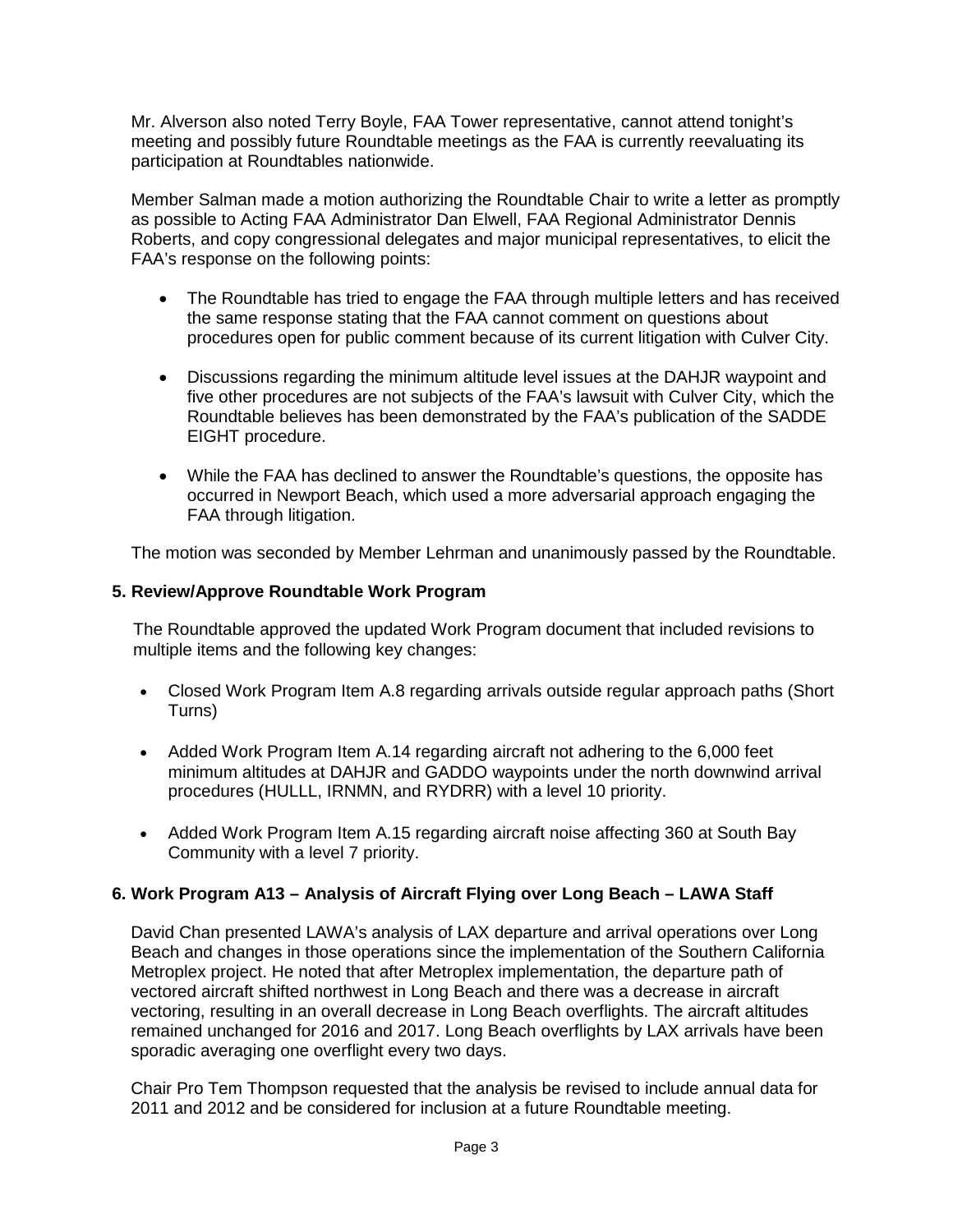# **7. Update on FAA Reauthorization Bill**

Mr. Steve Alverson briefed the Roundtable on updates to the FAA Reauthorization Bill. He indicated Congress passed a temporary bill to continue FAA's funding authorization through March 31, 2018; however, there is no promise of a long-term authorization bill passing soon.

Members then discussed air traffic control privatization provision included in this bill and noted the disadvantages of privatization as it may make it more difficult in addressing aircraft noise issues.

John Erickson, LAWA legislative representative, advised the Roundtable that LAWA's position on ATC privatization is neutral and questioned whether the Roundtable should take a position on such legislation. Roundtable Facilitator Steve Alverson indicated that the Roundtable had taken positions on legislation in the past and typically included language noting that the Roundtable's position is not the official position of LAWA or the City of Los Angeles. In addition, LAWA can abstain from voting on the matter.

Member Salman stressed the importance of the Roundtable's autonomy.

Chair Pro Tem Thompson requested a draft letter be prepared for consideration at the March 14, 2018 regular Roundtable meeting stating the Roundtable's opposition to the proposed privatization of the FAA's air traffic control services as privatization would likely make it more difficult to address aviation noise issues.

#### **8. Roundtable Member Discussion**

Chair Pro Tem Thompson reminded the Roundtable that there will be an Ad Hoc Committee meeting on February 5, 2018 at Congress Member Karen Bass' office. The time is yet to be determined. He, along with Member Salman, also discussed creating a procedure to handle data requests from Roundtable members to LAWA staff and serving as intermediaries for such requests.

John Erickson mentioned that LAWA is hosting a meeting on January 24, 2018 with elected officials regarding FAA's SoCal Metroplex Project and extended the invitation to the Roundtable leadership. Note: The meeting has since been canceled.

David Chan noted that Runway 25R will close for approximately four months beginning January 20, 2018 for runway reconstruction. The southernmost runway, Runway 25L, and the north runway complex will experience increased operations as a result of this closure. This runway closure is not expected to impact Over Ocean Operations at night.

Member Salman noted that go-arounds fluctuate with an average of approximately 40 per month out of 9,000 operations based on LAWA's statistical update, suggesting that goarounds are not a significant contributing factor and therefore do not explain the low altitudes of aircraft at the DAHJR waypoint.

#### **9. Review of Roundtable Action Items**

The Roundtable Facilitator reviewed formal actions taken, which are noted in this meeting recap.